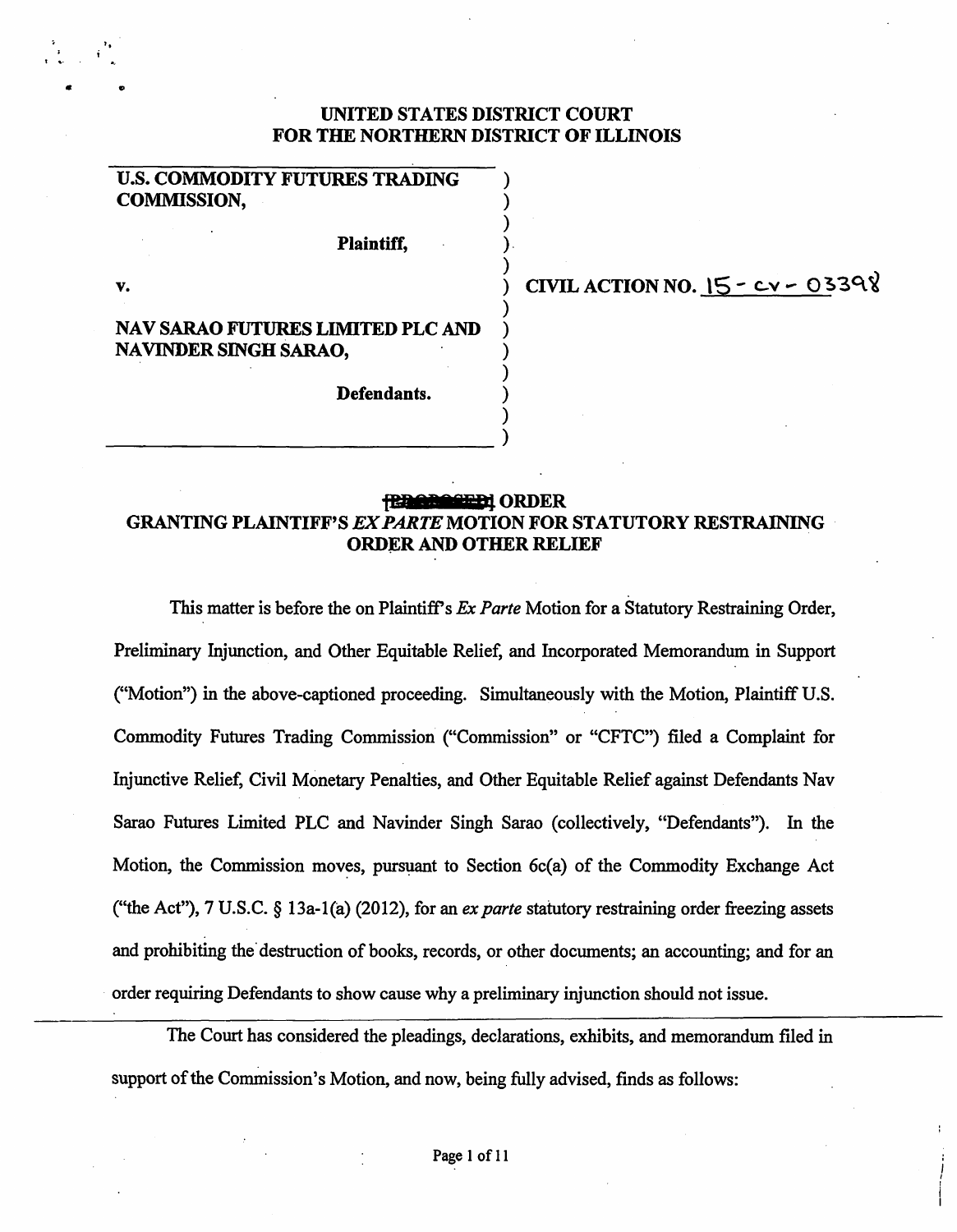1. This Court has jurisdiction over the parties and over the subject matter of this action pursuant to Section 6c of the Act, 7 U.S.C. § 13a-1 (2012).

· ..

. . .

2. Venue properly lies within this District pursuant to Section 6c(e) of the Act, 7 U.S.C. § 13a-1(e) (2012).

· 3. There is good cause to believe that Defendants have engaged, are engaging, and/or may . continue to engage in acts and practices constituting violations of the Act Sections 4c(a)(5)(C), 6(c)(1) and (3),<sup>1</sup> and 9(a)(2) of the Act, 7 U.S.C. §§ 6c(a)(5)(C), 9(1) & (3), and 13(a)(2) (2012), and Commission Regulations ("Regulations") 180.1 and 180.2, 17 C.F.R. §§ 180.1 and 180.2 (2014), which, among other things, make it unlawful for any person to manipulate, attempt to manipulate, use a manipulative device, or attempt to use a manipulative device, or spoof the market of any commodity in interstate commerce or for future delivery on or subject to the rules of any registered entity, including any contract market.

4. The Commission has presented evidence that, from at least April 2010 to January 2012; July 2012 to June 2014; and September 2014 to present ("Relevant Period"), Defendants have manipulated, attempted to manipulate and/or spoofed the near month of the Chicago Mercantile Exchange E-mini S&P futures contract ("E-mini S&P"). Similarly, the CFTC has presented evidence that Defendants have profited over \$40 million from E-mini S&P trading during the Relevant Period.

5. Prior notice to Defendants of an asset freeze is likely to result in dissipation of Defendants' assets making it difficult for this Court ultimately to grant effective relief. Similarly, given the ease of destroying books, records, and other documents, an order prohibiting the destruction of relevant documents and granting the Commission-immediate-access-to-inspect-

<sup>&</sup>lt;sup>1</sup> Section  $6(c)(1)$  and (3) of the Act became effective on August 15, 2011. Prior to that date, Defendants' conduct is alleged to have violated Section 6(c) of the Act, 7 U.S.C. §§ 9, 15 (2008).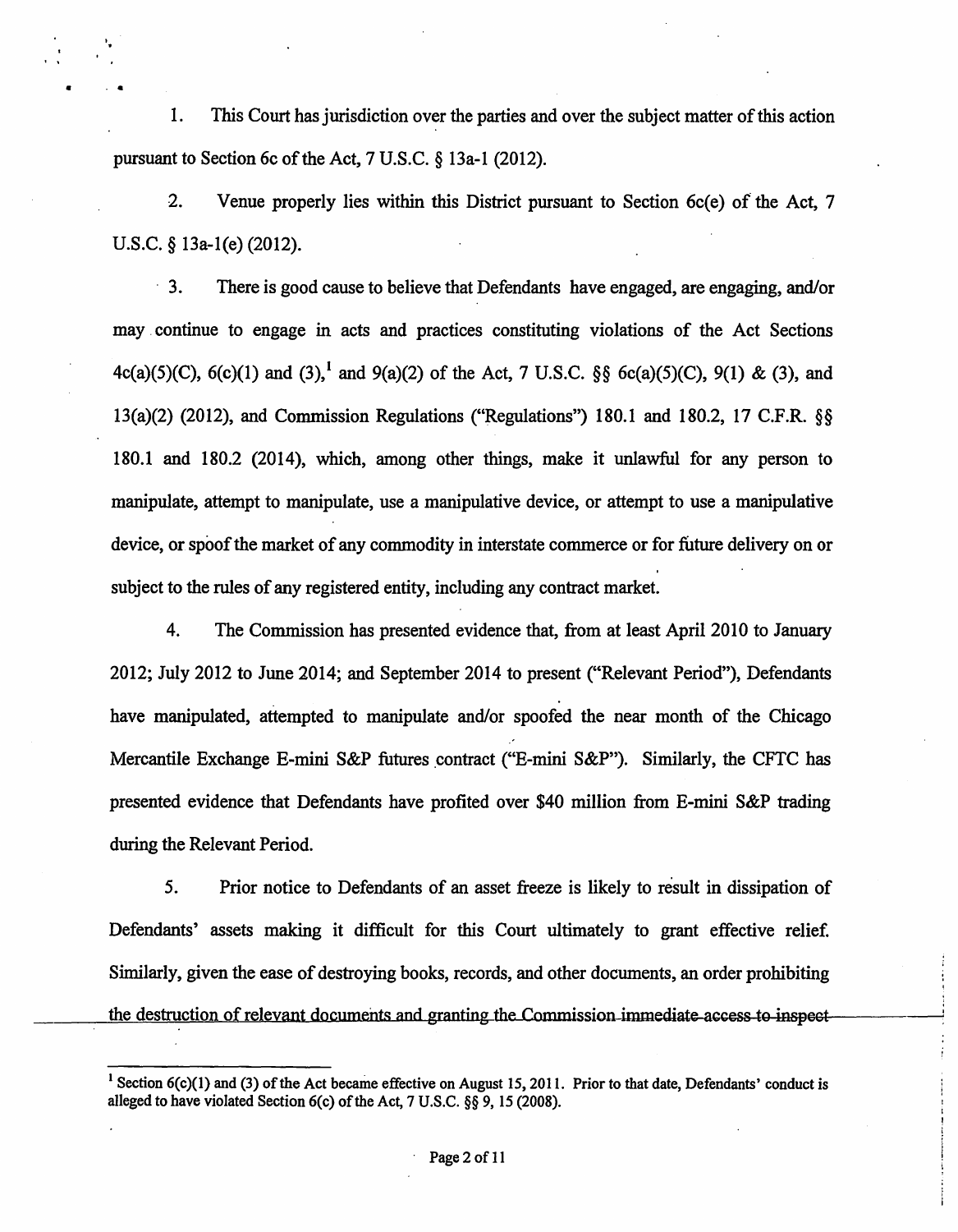and copy those documents will increase the likelihood of a meaningful opportunity for the Commission, and ultimately this Court, to determine the full scope of Defendants' allegedly unlawful scheme.

6. There is good cause to believe that immediate and irreparable damage to the Court's ability to grant effective final sanctions in the form of monetary or other redress will occur from the sale, transfer, assignment, or other disposition by Defendants of assets or documents unless Defendants are immediately restrained and enjoined by Order of the Court.

7. There is good cause for entry of an order freezing assets owned, controlled, managed, or held by, on behalf of, or for the benefit of Defendants.

8. There is good cause for entry of an order prohibiting Defendants, their agents, servants, employees, assigns, attorneys, and persons in active concert or participation with Defendants, from destroying relevant books, records, and other documents and/or denying agents of the Commission immediate and complete access to Defendants' books and records for inspection and copying.

#### **DEFINITIONS**

9. For purposes of this Order, the following definitions apply:

a. The term "document" is synonymous in meaning and equal in scope to the usage of the term in Fed. R. Civ. P. 34(a), and includes, but is not limited to, writings, drawings, graphs, charts, photographs, audio and video recordings, computer records, and other data compilations from which information can be obtained and translated, if necessary, through detection devices into a reasonably usable form. A draft or non-identical copy is a separate document within the meaning of the term.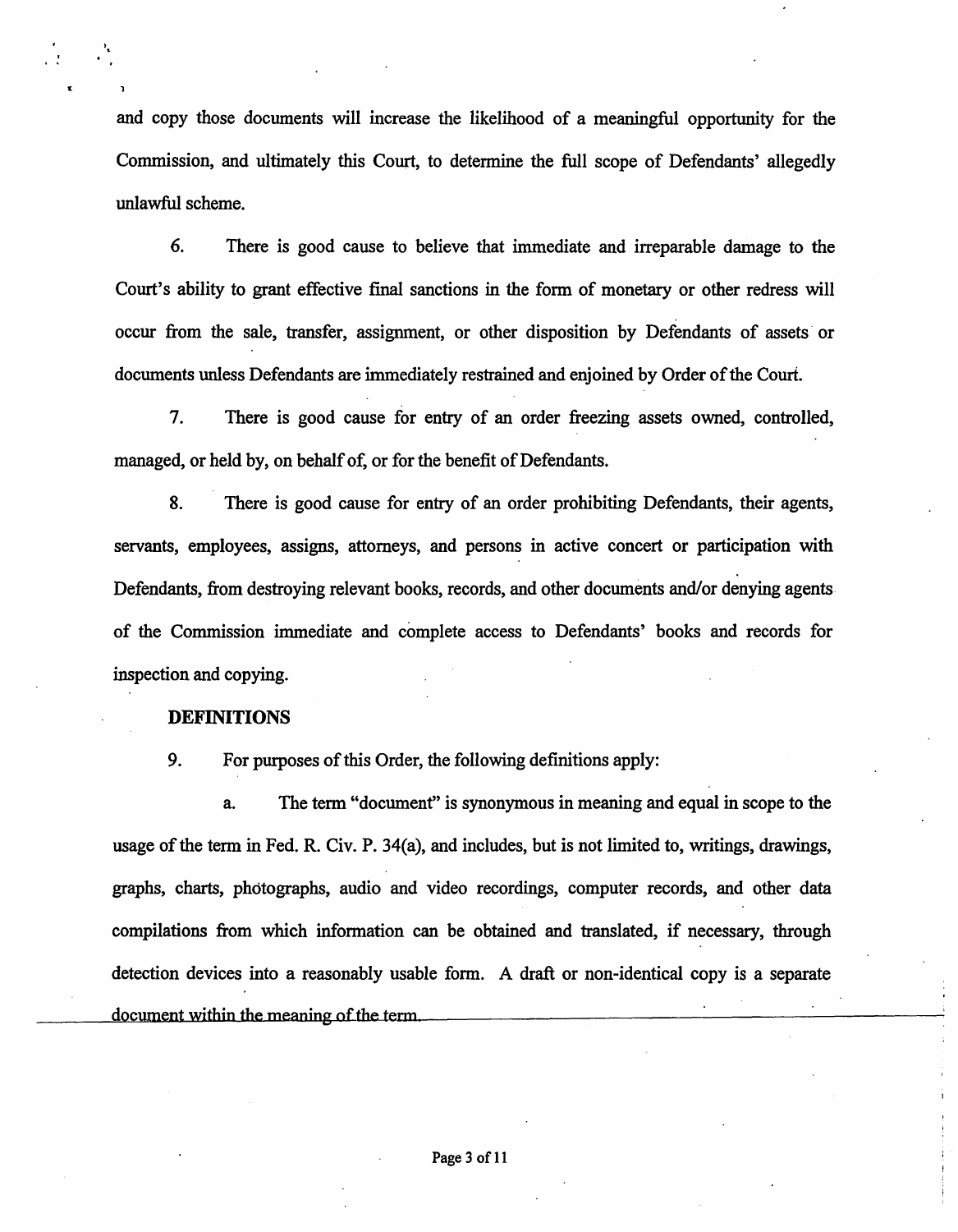b. The term "asset" means any legal or equitable interest in, right to, or claim to any real or personal property, whether individually or jointly or directly or indirectly controlled, and wherever located (including within or outside the United States), including but not limited to: chattels, goods, instruments, equipment, fixtures, general intangibles, effects, leaseholds, mail or other deliveries, inventory, checks, notes, accounts (including, but not limited to, bank accounts and accounts at other financial institutions), credits, receivables, lines of credit, contracts (including futures or option contracts), insurance policies, and all cash, wherever located, regardless of when the asset is or was obtained.

c. "Defendants" shall mean and refer to not only Nav Sarao Futures Limited PLC and Navider Singh Sarao, but also to their agents, servants, employees, assigns, attorneys, and persons in active concert or participation with any of the Defendants, including any successor thereof, and any  $d/b/a$ , successor, affiliate, subsidiary, or other entity owned, controlled, managed, or held by, on behalf of, or for the benefit of any of the Defendants. For purposes of this Order, "Defendants" shall include International Guarantee Corporation, an Anguillan, British West Indies corporation.

#### RELIEF GRANTED

I. ASSETS

I  $\cdot$  :

# A. Order Against Transfer, Dissipation, and Disposal of Assets

#### IT IS HEREBY ORDERED that:

10. Defendants and any other persons who receive actual notice of this Order, by personal service or otherwise, are restrained and enjoined from directly or indirectly transferring, selling, alienating, liquidating, encumbering, pledging, leasing, loaning, assigning, concealing, dissipating, converting, withdrawing, or otherwise disposing of any of Defendants' assets,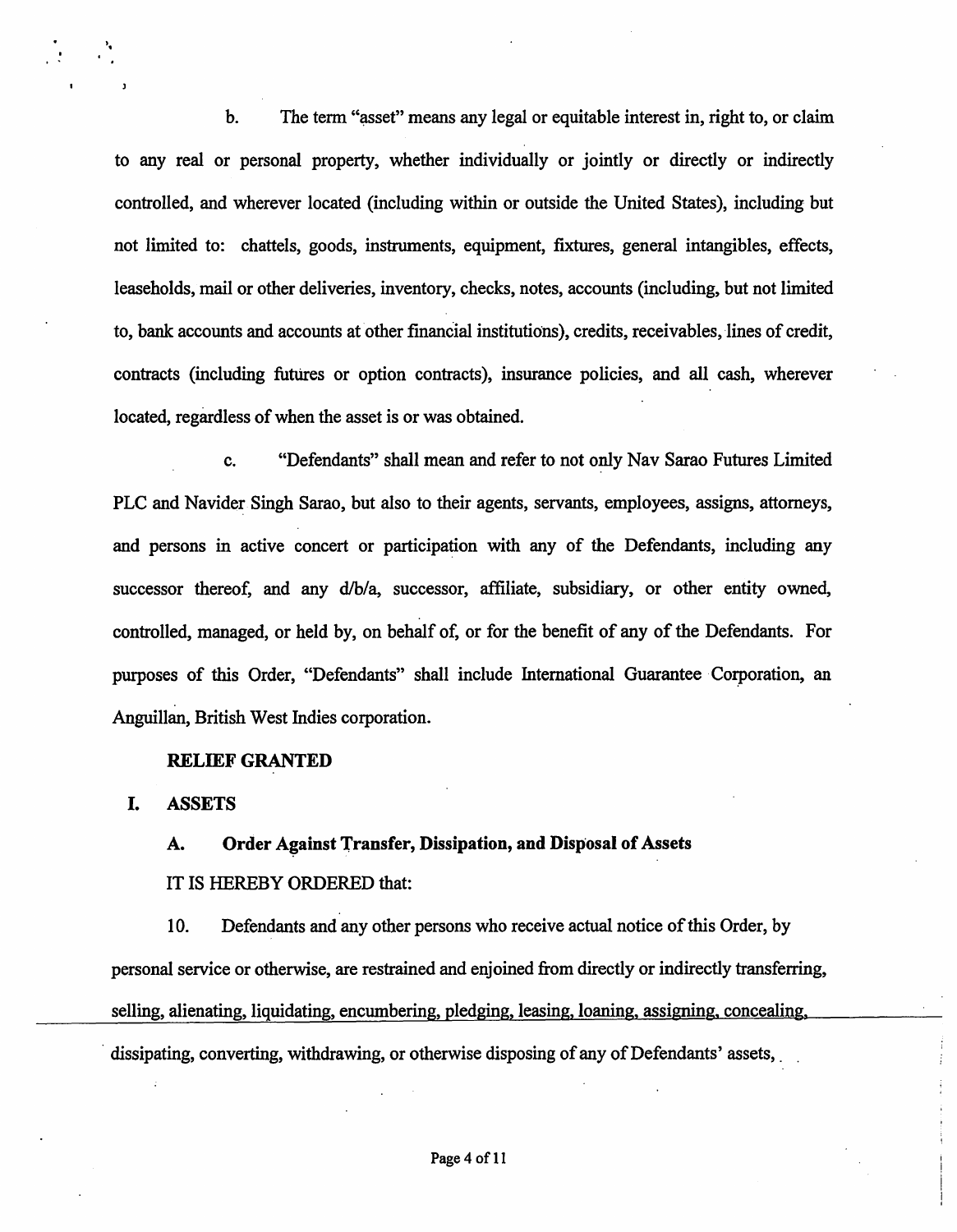wherever located, including assets held outside the United States, unless otherwise ordered by the Court.

# B. Directives to Financial Institutions and Others

IT IS FURTHER ORDERED that:

11. Any financial or brokerage institution, business entity, or person that holds or has held, controls or has controlled, or maintains or has maintained custody of any account or other of Defendants' assets at any time since April 17, 2010, shall:

a. Immediately upon receipt of a copy of this Order prohibit Defendants and all other persons from withdrawing, removing, assigning, transferring, pledging, encumbering, disbursing, dissipating, converting, selling, or otherwise disposing of any of Defendants' assets, except as directed by further order of the Court;

b. Immediately upon receipt of a copy of this Order deny Defendants and all other persons access to any safe deposit box that is: (a) owned, controlled, managed, or held by, on behalf of, or for the benefit of Defendants, either individually or jointly, whether in the name, alias, or fictitious "doing business as" name of; or (b) otherwise subject to access by Defendants, except as directed by further order of the Court;

c. . Within five (5) business days of receiving a copy of this Order provide counsel for the Commission a statement setting forth: (a) the identification number of each and every account or other asset owned, controlled, managed, or held by, on behalf of, or for the . benefit of Defendants, either individually or jointly; (b) the balance of each such account, or a description of the nature and value of such asset as of the close of business on the day on which this Order is served, and, if the account or other asset has been closed or removed, the date closed or removed, the total funds removed in order to close the account, and the name of the person or entity to whom such account or other asset was remitted; and (c) the identification of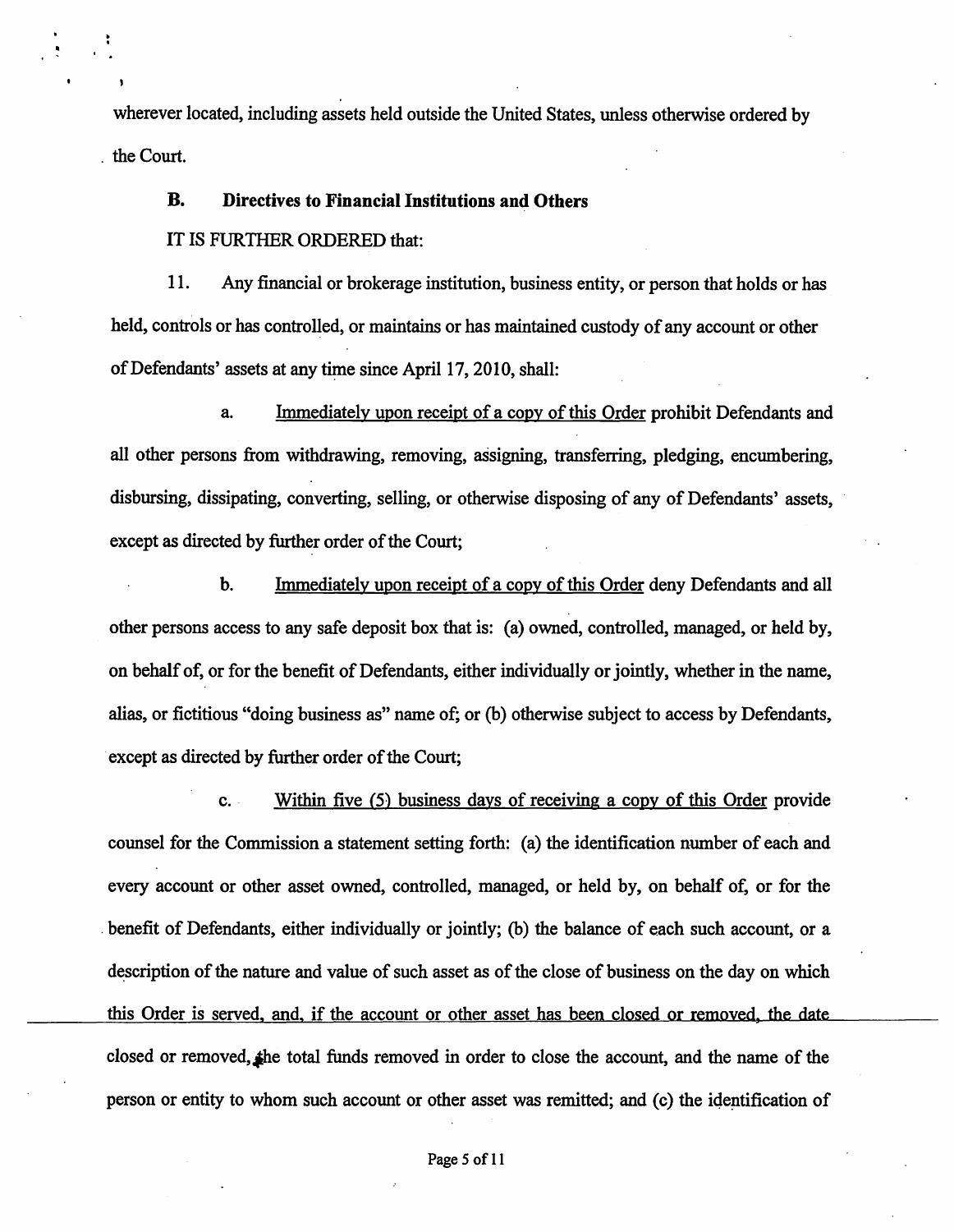any safe deposit box that is owned, controlled, managed, or held by, on behalf of, or for the benefit of Defendants, either individually or jointly, or is otherwise subject to access by Defendants; and

d. Upon request by the Commission, within ten (10) business days or such longer period as specified by the Commission, provide the Commission with copies of all records or other documentation pertaining to any such account or asset, including, but. not limited to, originals or copies of account applications, account statements, signature cards, checks, drafts, deposit tickets, transfers to and from the accounts, all other debit and credit instruments or slips, currency transaction reports, Forms 1099, and safe deposit box logs.

## C. Injunction Against Interference with Assets

### IT IS FURTHER ORDERED that:

 $\ddot{\phantom{1}}$ 

12. Absent express permission and leave by this Court, all persons, including but not limited to Defendants and all trust beneficiaries, note holders, creditors, claimants, lessors, and all other persons or entities seeking relief of any kind from Defendants' assets (other than the present action by the Commission and/or any civil or criminal action brought by another federal or state agency), in law or in equity, and all persons acting on behalf of any such trust beneficiary, note holder, creditor, claimant, lessor, consultant group, or other person, including sheriffs, marshals, and all officers and deputies, and their respective attorneys, servants, agents and employees, are, until further order of this Court, hereby restrained and enjoined from doing anything, directly or indirectly, to interfere with Defendants' assets. Accordingly, all such persons are enjoined from engaging in any self-help, including set-offs, and from filing or prosecuting any actions or proceedings which affect Defendants' assets, specifically including any proceeding initiated pursuant to the U.S. Bankruptcy Code, except with prior permission of this Court. Moreover, any such actions that are so authorized shall be filed in this Court.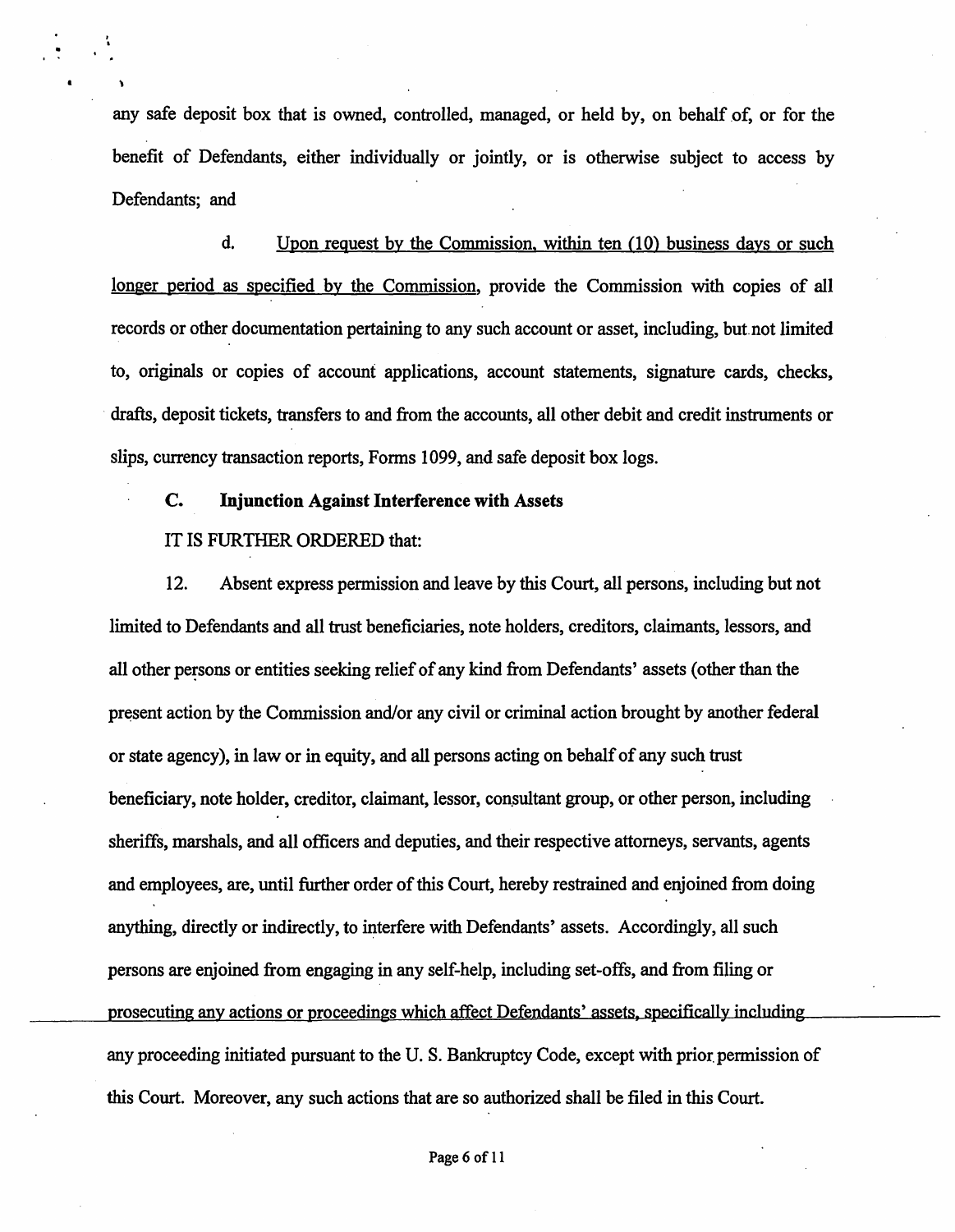### II. BOOKS, RECORDS, AND OTHER DOCUMENTS

#### A. Maintenance of Business Records

#### IT IS FURTHER ORDERED that:

\

13. Defendants and any other persons who receive actual notice of this Order, by personal service or otherwise, are restrained and enjoined from directly or indirectly destroying, mutilating, erasing, altering, concealing or disposing of, in any manner, directly or indirectly, any books, records, or other documents, wherever such materials may be situated, that refer or relate in any manner to the allegations in the Complaint or to Defendants' assets.

#### B. Inspection and Copying of Books and Records

#### IT IS FURTHER ORDERED that:

14. Representatives of the Commission (accompanied by representatives of other international, federal, or state authorities or the National Futures Association, if the Commission so desires) shall be allowed immediate and continued access, until further Order of this Court, to inspect the books, records, and other documents of Defendants and their agents, including but not limited to electronically stored information, tape recordings, and computer discs, that refer or relate in any manner to the allegations in the Complaint or to Defendants' assets, wherever they may be situated and whether such materials are in the possession of Defendants, or others, and to copy said books, records, and other documents, either on or off the premises where they may be situated;

15. Within five (5) business days following the service of this Order, Defendants shall provide the Commission immediate access to all records of Defendants held by financial institutions located within or outside the territorial United States by signing the Consent to Release of Financial Records attached to this Order and submitting same to the Commission.

#### Page 7 of 11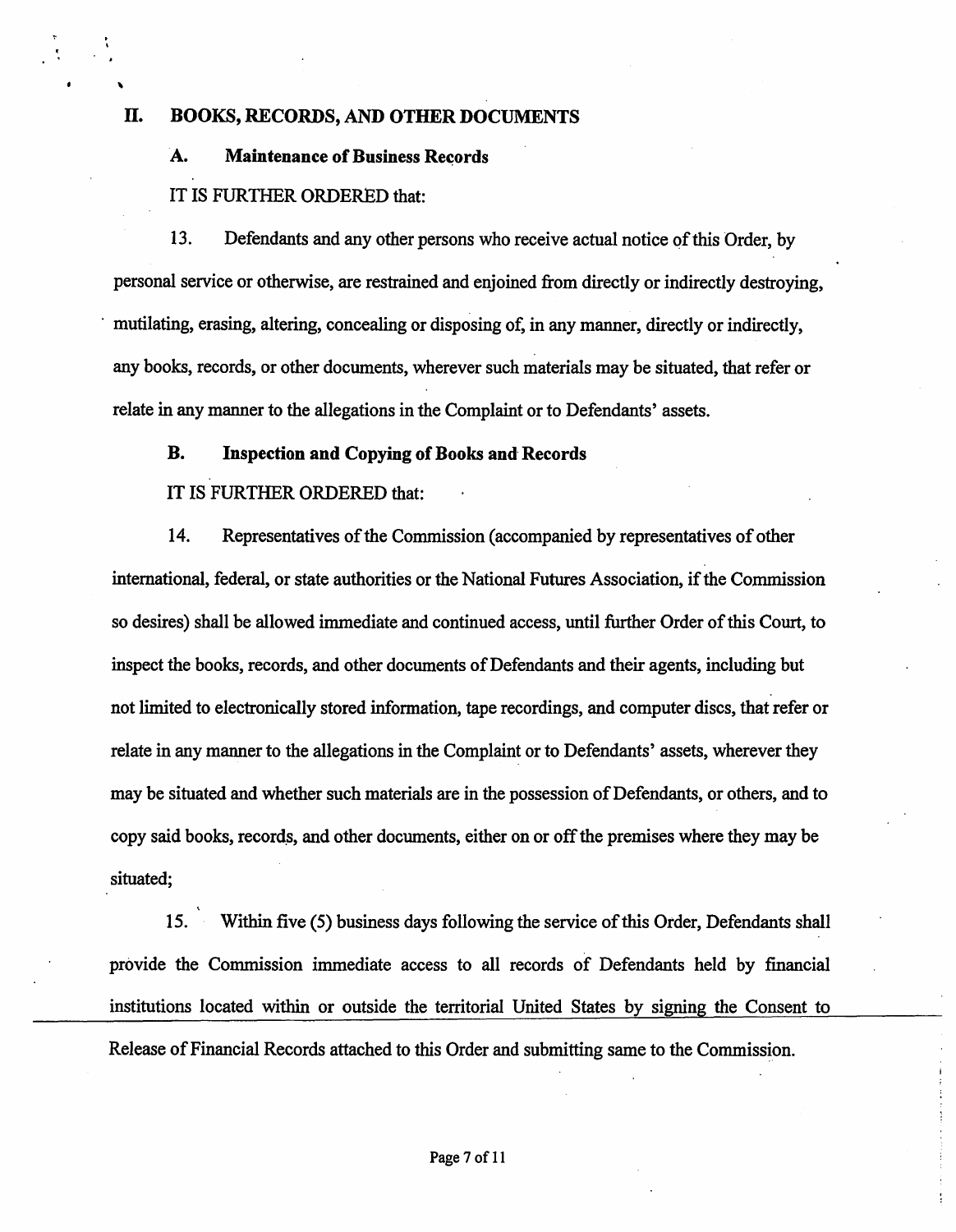## III. REQUIRED ACCOUNTING

IT IS FURTHER ORDERED that:

•

16. Defendants shall prepare, sign and submit to the Commission, by Apri127, 20!5, a complete and accurate accounting of Defendants' assets as of the date of this Order. Such accounting shall include, without limitation, the identification of:

- a. All banks, futures commissions merchants, fmancial or brokerage institutions, including account numbers, which hold funds, securities, commodity interests, assets, liabilities, and other property owned or controlled (legally, equitably, or otherwise) directly or indirectly· by Defendants, whether individually or jointly;
- b. All funds, securities, commodity interests, assets, liabilities, and other property owned or controlled (legally, equitably, or otherwise) directly or indirectly by Defendants, whether individually or jointly; and
- c. The names and last known addresses of each bailee, debtor, or other person or entity currently holding any funds, securities, commodity interests, assets or other property owned or controlled (legally, equitably or otherwise) by Defendants, whether individually or jointly.

### IV. BOND NOT REQUIRED OF PLAINTIFF

#### IT IS FURTHER ORDERED that:

17. As an agency of the United States of America and pursuant to 7 U.S.C. *§* 13a-1(b) (2012), Plaintiff Commission need not post a bond.

#### V. ORDER TO SHOW CAUSE

#### IT IS FURTHER ORDERED that:

18. Defendants shall appear before this Court on the  $1^{s*}$  day of  $\mu_{\text{day}}$ , 2015, at  $\alpha$ : 30,  $\alpha$ .m., before the Honorable  $\Delta x$   $\alpha \overline{x}$ .  $\Delta x$   $\alpha$  d... at the U.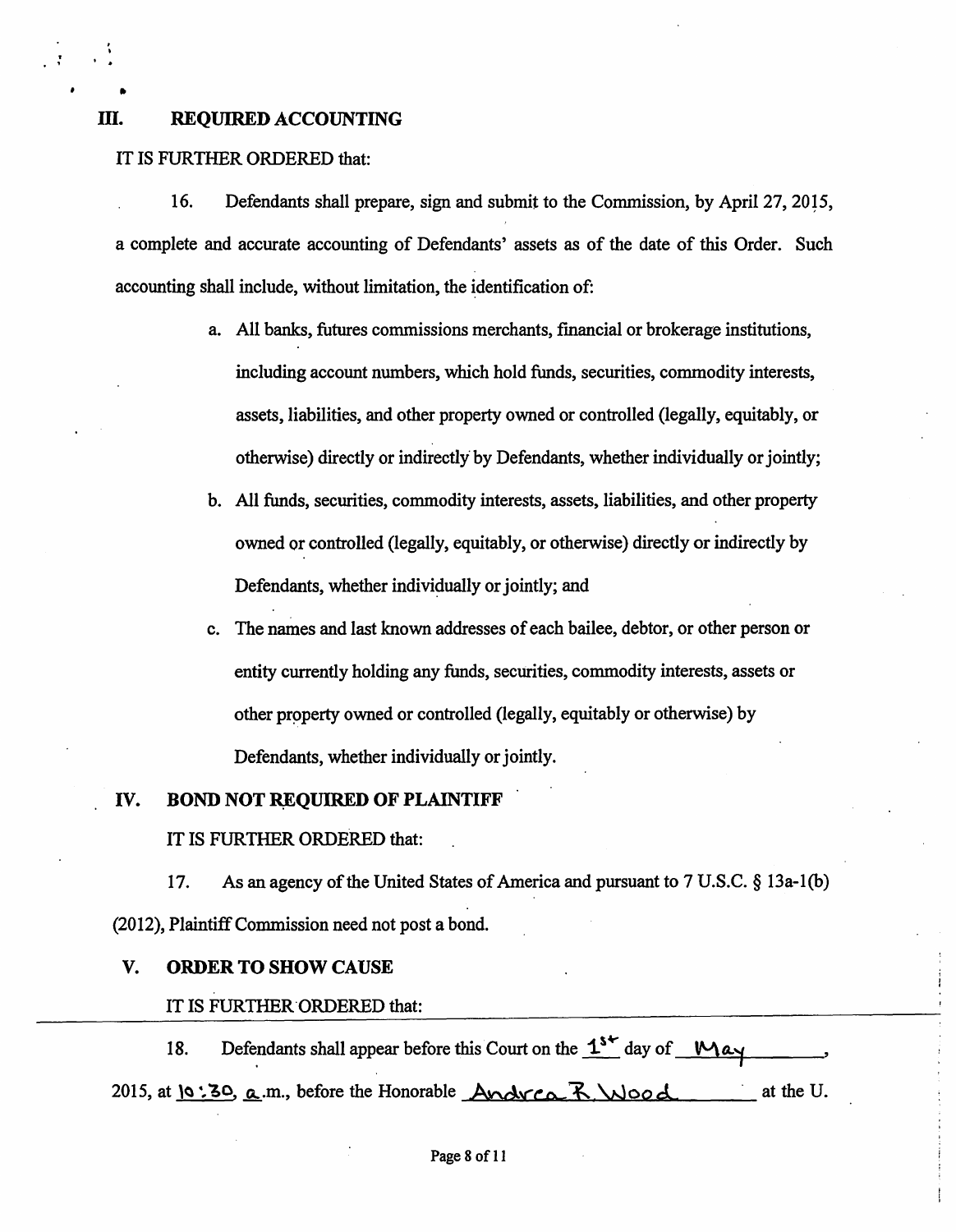S. Courthouse for the Northern District of Illinois, 219 South Dearborn Street, Chicago, IL 60604, to show cause, if there be any, why an Order for Preliminary Injunction should not be granted to prohibit further violations of the Act and Regulations and why the other relief requested should not be granted pending trial on the merits of this action.

19. Should any party wish to file a memorandum of law or other papers in opposition to Plaintiff's Motion for a Preliminary Injunction, all papers shall be filed on or before April 24. 2015 with concurrent electronic service on the Commission's counsel of record and served on the Commission's Kansas City, Missouri office to the attention of the Commission's counsel in this case no later than 24 hours after filing with the Court. Any reply papers shall be filed with the Court and delivered to opposing counsel no later than  $5:00$  o'clock p.m. on April 29. , 2015. Service of all papers shall be by electronic mail, facsimile, overnight delivery, or personal service.

#### VI. SERVICE

.. \

#### IT IS FURTHER ORDERED that:

20. Copies of this Order may be served by any means, including facsimile and e-mail transmission, upon any entity or person that may have possession, custody, or control of any of Defendants' documents or any of Defendants' assets that may be subject to any provision of this Order, and, additionally, that Charles Marvine, Jeff Le Riche, Jennifer Chapin, Jo Mettenburg, Allison Sizemore, Jessica Harris, and Jeremy Christianson, or other representatives of the Commission, representative(s) of the U.S. Marshals Service, and representatives of international state or local law enforcement agencies in the jurisdictions within which Defendants reside or may be located are specially appointed by the Court to effect service. Further, service of the Summons, Complaint, or other process may be effected by any Commission representative, any U.S. Marshal or deputy U.S. Marshal, or in accordance with Fed. R. Civ. P. 4, and service on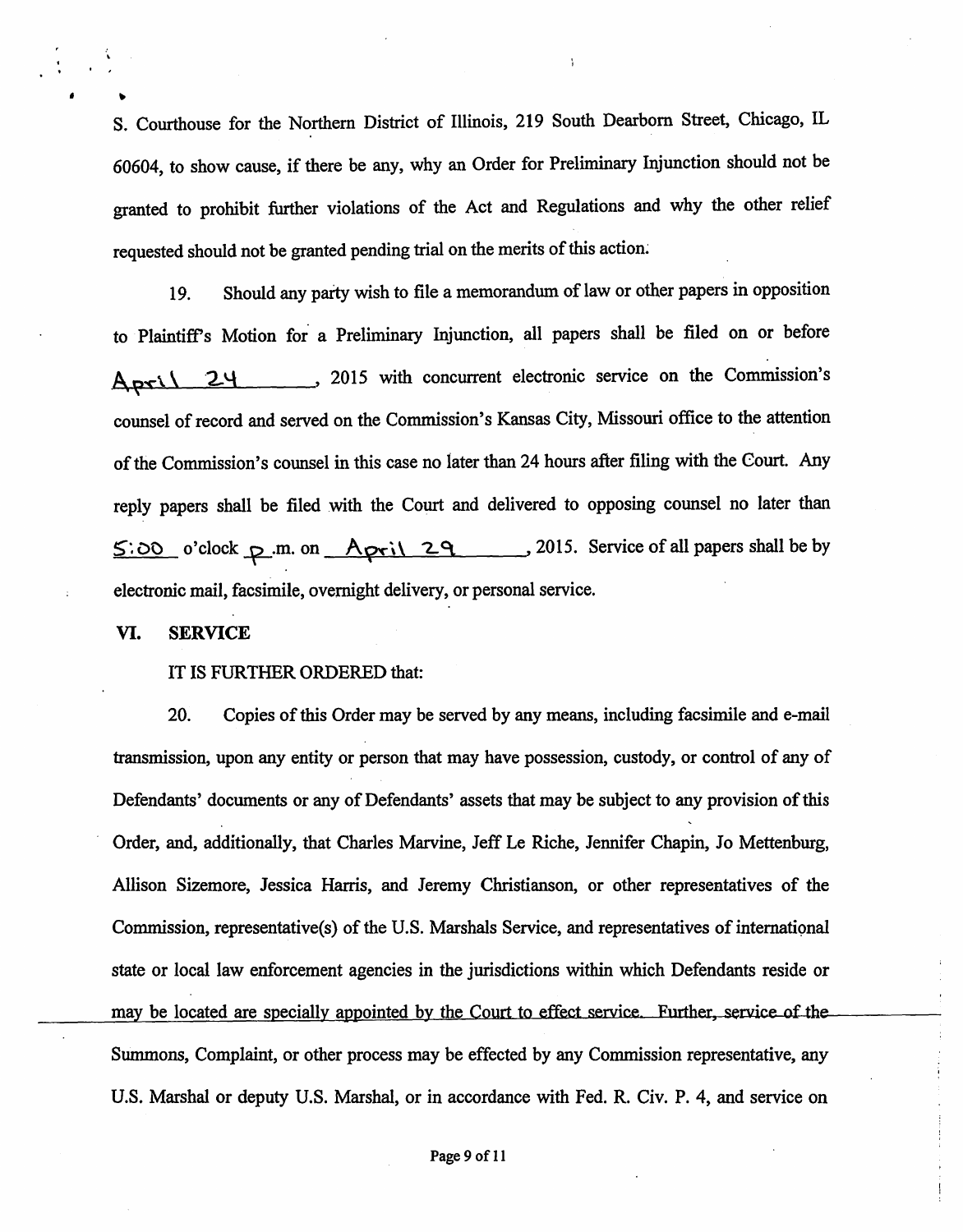• corporate entities may be effected by serving the Summons, Complaint, or other process via . overnight delivery to the registered agent of said corporate entities.

# VII. FORCE AND EFFECT

 $\mathcal{L}$ 

## IT IS FURTHER ORDERED that:

21. This Order shall remain in full force and effect until further Order of this Court, and that this Court retains jurisdiction of this matter for all\_purposes.

IT IS SO ORDERED, at Chicago, Illinois, on the  $17^{4}$  day of -..:...A~~..a..c\_.\_,\.....\_\_ \_\_\_\_ , 2015, at *<sup>s</sup>*:Od ~.m.

**DGE** 

NORTHERN DISTRICT OF ILLINOIS